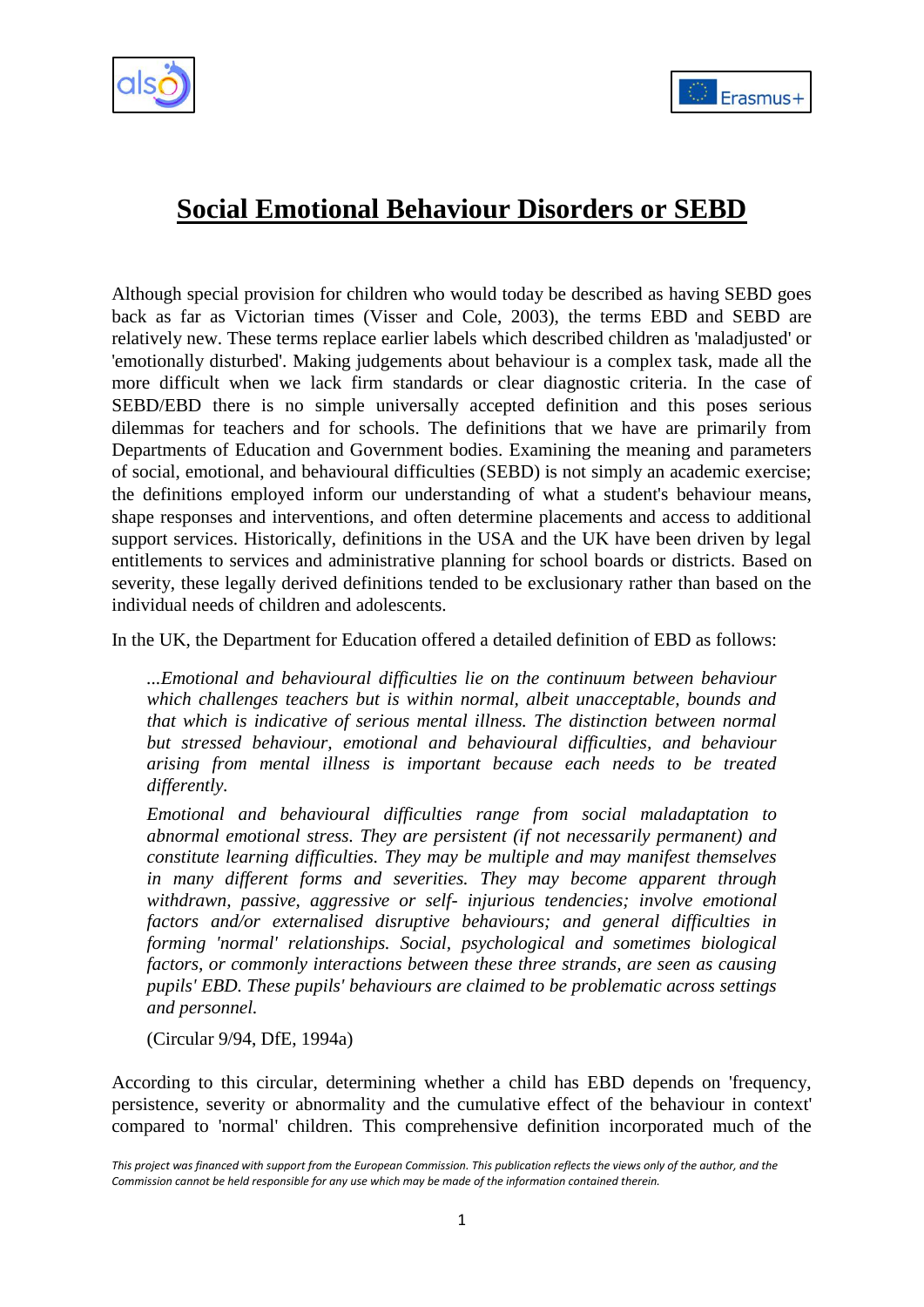



thinking of contemporary researchers and educators and reflected an emerging consensus that emotional and behavioural difficulties stem not simply from factors within the child, but from multiple and interacting influences including their environment (Visser and Cole, 2003).

The first Code of Practice in the UK (1994b) also identified ways in which EBD might become manifest:

- Age-inappropriate behaviour or that which seems otherwise socially inappropriate or strange;
- Behaviour which interferes with the learning of the pupil or their peers (e.g. persistent calling out in class, refusal to work, persistent annoyance of peers);
- Signs of emotional turbulence (e.g. unusual tearfulness, withdrawal from social situations);
- Difficulties in forming and maintaining positive relationships (e.g. isolation from peers, aggressiveness to peers and adults).

The 1994 Code of practice went on to emphasise that pupils with EBD:

*...have learning difficulties; they may fail to meet expectations in school and in some but by no means all cases may also disrupt the education of others.*

*Emotional and behavioural difficulties may result, for example, from abuse or neglect; physical or mental illness; sensory or physical impairment; or psychological trauma. In some cases, emotional and behavioural difficulties may arise from or be exacerbated by circumstances within the school environment. They may also be associated with other learning difficulties...*

*Emotional and behavioural difficulties may become apparent in a wide variety of forms including withdrawn, depressive or suicidal attitudes; obsessional preoccupation with eating habits; school phobia; substance misuse; disruptive, anti-social and uncooperative behaviour; and frustration, anger and threat of or actual violence.*

(DfE, 1994b).

The revised Code of Practice (DfES, 2001) has moved away from hard and fast categories of special educational need, and does not give a precise definition of EBD but advises that significant emotional or behavioural difficulties are indicated by:

*...clear recorded examples of withdrawn or disruptive behaviour; a marked and persistent inability to concentrate; signs that the child experiences considerable frustration or distress in relation to their learning difficulties; difficulties in establishing and maintaining balanced relationships with their fellow pupils or with adults; and any other evidence of a significant delay in the development of life and social skills.*

(DfES, 2001)

The literature demonstrates the difficulty in agreeing a definition of SEBD (McKeon, 2015).

# **Prevalence.**

*This project was financed with support from the European Commission. This publication reflects the views only of the author, and the Commission cannot be held responsible for any use which may be made of the information contained therein.*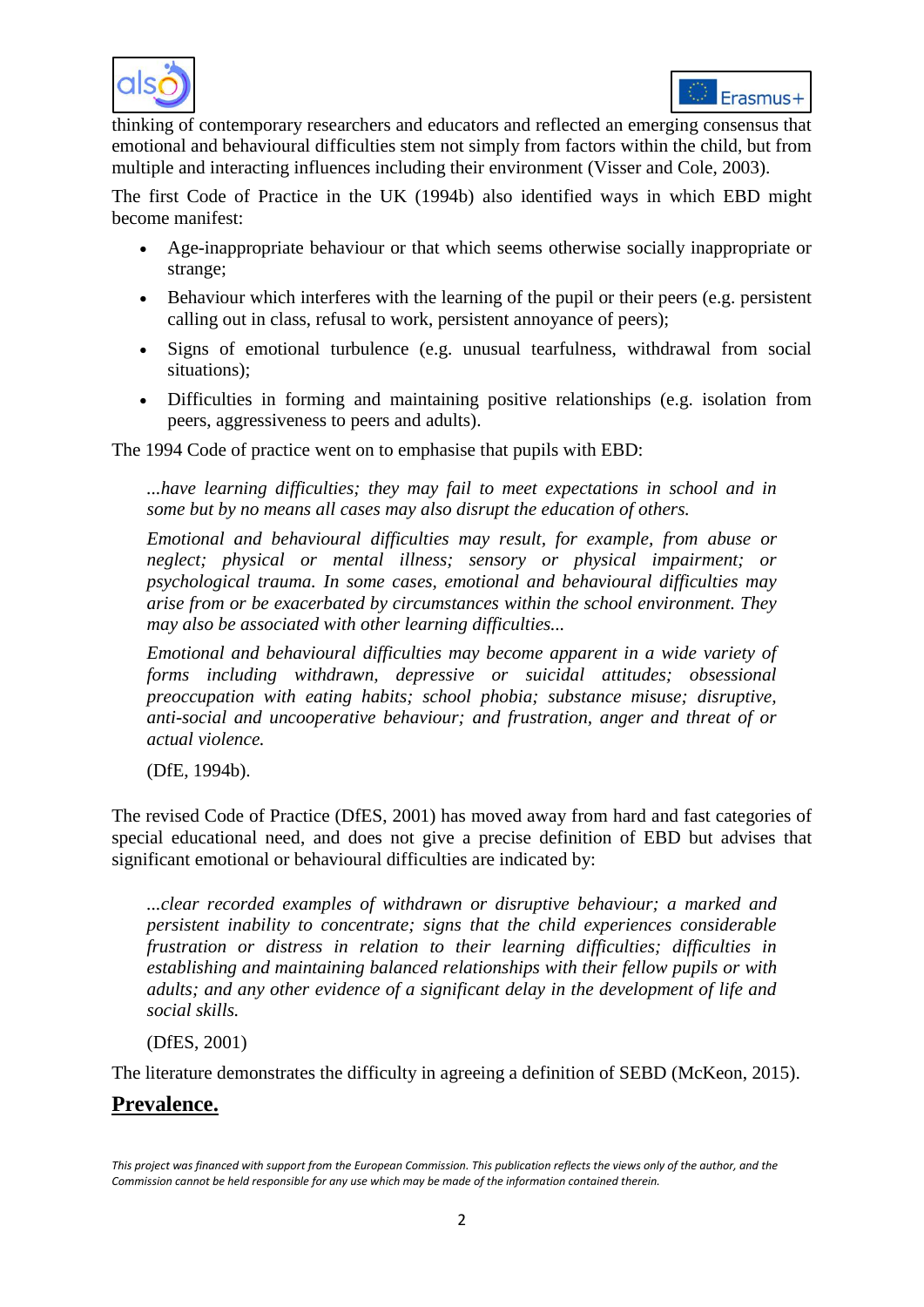



Estimates of the prevalence of SEBD vary according to whether a broad definition is used or the focus is on more serious SEBD incidents of challenging behaviour. It is estimated that between 10 and 20% of school age children in England and Wales experience SEBD to the extent that it interferes significantly with their social and educational development (PLSS, 2011).

Among school age children problems are most prevalent in adolescence though the greatest rates of increase are in the under 12's. Research further suggests that boys are more likely to be diagnosed with SEBD although the greatest numbers of increases are seen among girls (Cooper, 2001).

### **Prevalence of more serious SEBD/challenging behaviour**

In terms of more serious forms of SEBD, the prevalence patterns are similar in different countries despite variations in definition.

- In the USA, Kauffman (2010) estimates that between 3% and 6% of American pupils have serious emotional or behavioural disorders.
- A Canadian study by Fortin and Bigras (1997) provides an estimate of about 4%.
- In England, Cole and others (2003) estimate the prevalence of serious SEBD at 4%- 5%.

The vast majority of children identified as having SEBD are boys presenting with aggressive or anti-social behaviours. Cole and others (1998) established that there were ten to twelve times more boys than girls in English SEBD schools. Of all the categories of special educational need, SEBD/EBD has the highest percentage of boys (Green, Clopton and Pope, 1996).

Despite considerable variation in practices and standards, research studies reveal that children identified as EBD share a number of characteristics according to Visser and Cole (2003). These students displayed:

*...pronounced behavioural difficulties, usually involving a degree of violence and aggression, often mixed inextricably with emotional and social difficulties that had interfered with educational progress. Experience of failure and rejection, usually mingled with unsettled home circumstances had commonly led to low self-esteem (certainly in relation to their educational potential) and damaged confidence. Traumatic life events involving loss and bereavement were not uncommon* (Visser and Cole, 2003)

Interestingly, the most common criterion in determining whether children are said to have SEBD/EBD is whether they are experienced as a source of serious challenge to school personnel and other significant adults (Galloway and Goodwin, 1987). This is a consistent finding borne out by subsequent research (e.g. Cooper 2001; McNamara and Moreton, 1994). They are seen as disrupting or detracting from the formal educational functions of the school (Cooper 2001). They are most frequently identified on the basis of their challenging behaviour. Harris and others (1996) stated that challenging behaviour is:

*Behaviour, within the context of your school, which prevents participation in* 

*This project was financed with support from the European Commission. This publication reflects the views only of the author, and the Commission cannot be held responsible for any use which may be made of the information contained therein.*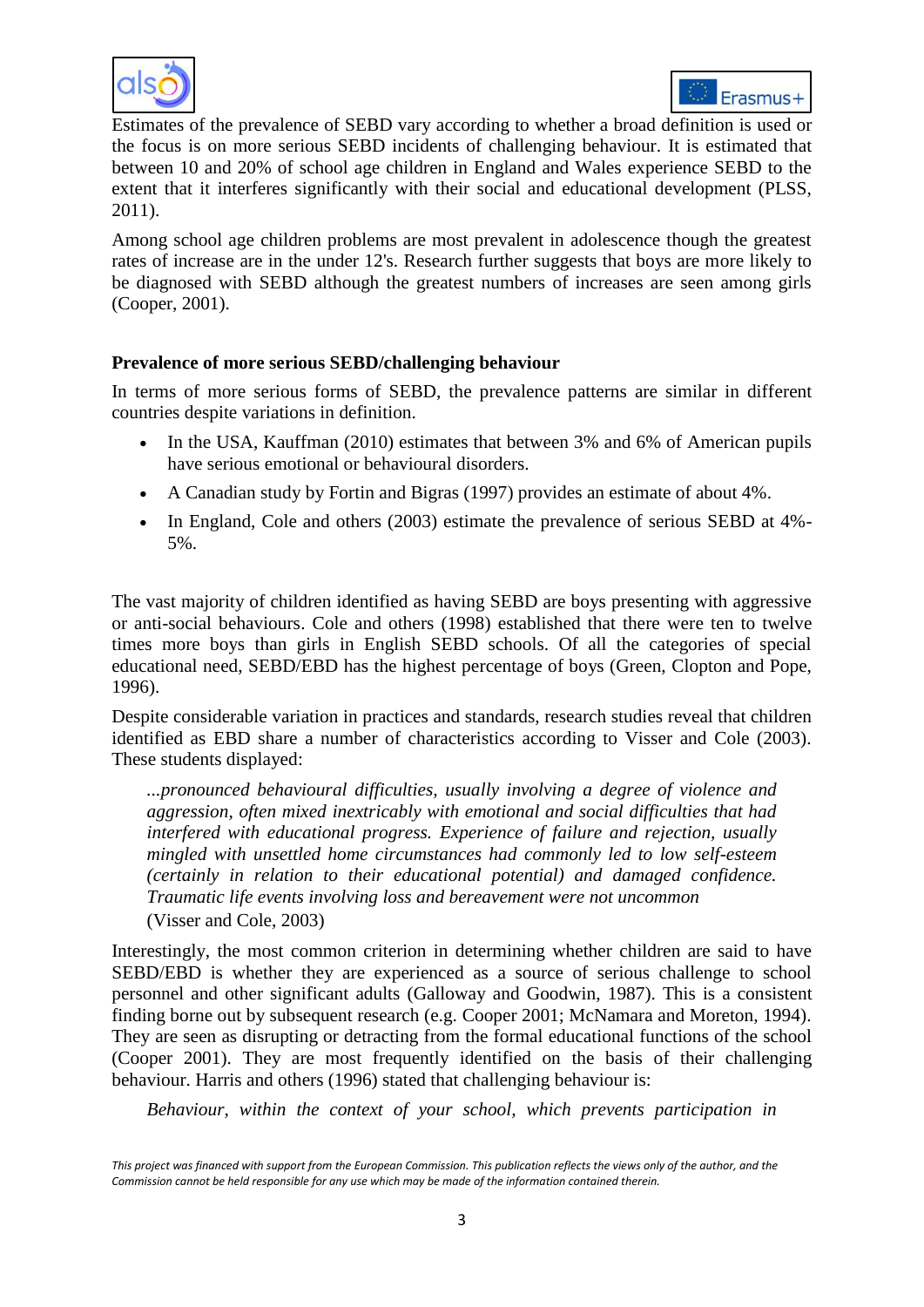



*appropriate educational activities; often isolates children from their peers; affects the learning and functioning of other pupils; drastically reduces their opportunities for involvement in ordinary community activities; makes excessive demands on teachers, staff and resources; places the child or others in physical danger; and makes the possibilities for future placement difficult* (Harris and others, 1996).

Not all students with SEBD/EBD are obvious candidates and it is not synonymous with disruptive behaviour (Bennathan, 2003). Students who internalise their difficulties and don't act out are less likely to come to our attention because, at least in the initial stages, they don't pose a risk to our teaching or student learning. For example, the perfectionistic young girl with anorexia may be the last to be identified as having SEBD. Long (2002) points out that for too long the emphasis has been on the behaviour that these children present with and not their underlying emotional difficulties and needs. This is the obvious focus because we can see and define the actual behaviour. The underlying emotional difficulties are harder to understand and assess in this population.

# **Outcomes**

In the absence of effective interventions and supports, the outcomes for pupils with SEBD are poor. Learning difficulties often coexist with SEBD, and there is a reciprocal relationship between academic failure and behaviour problems (Trout and others, 2003). Compared to other students with special educational needs, students with SEBD have lower rates of school completion, lower reading scores, and are less likely to attend further education (Kauffman, 2010). As a result, students with EBD often experience a lifetime of problems in school and employment, and often become involved with the criminal justice system at an early age (Cheney and Bullis, 2004). The problems which stem from SEBD thus involve huge personal, social and economic costs to children, families, their schools, communities and society in general.

#### **Developmental and psychiatric disorders**

Psychiatric disorders are also associated with SEBD. A study by Cassidy and others (2001) examined the prevalence of psychiatric disorder in children attending a school for pupils with emotional and behavioural difficulties and found that 89% of the adolescents met established criteria for the diagnosis of a psychiatric disorder. The most common psychiatric difficulties that emerged were conduct disorder and ADHD, but emotional disorders were also prominent.

#### **School performance**

Children who experience school failure are at increased risk of developing antisocial behaviour and SEBD. Factors associated with school failure and higher risks of SEBD include:

- $\Box$  Cognitive deficits
- $\Box$  Specific learning difficulties
- $\Box$  Poor reading skills
- $\Box$  Limited vocabulary
- $\Box$  Difficulties following directions
- $\Box$  Poor social skills

(Christle, Jolviette and Nelson, 2007).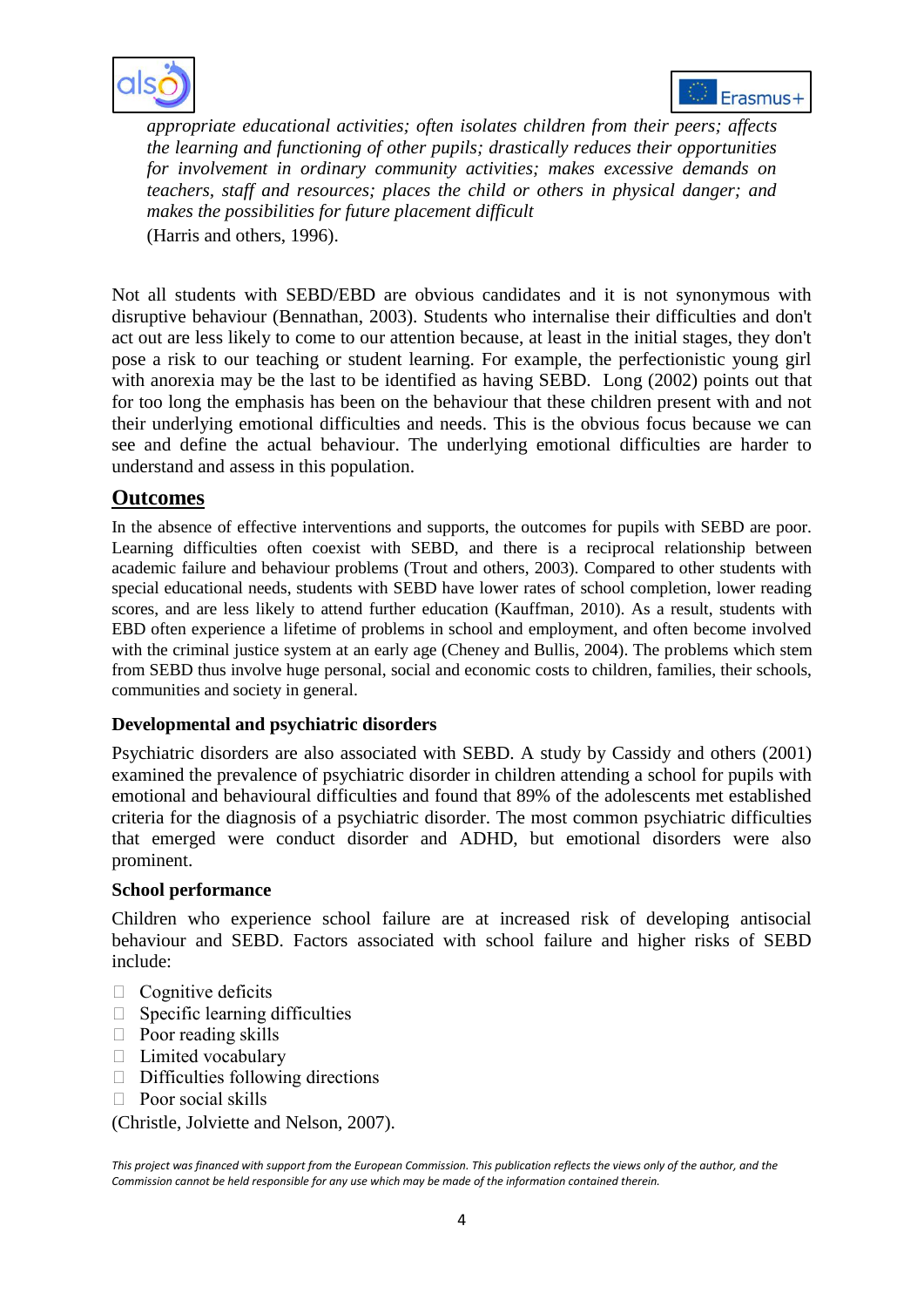



Lack of engagement in education, truancy, dropping out and low academic achievement are all consistently associated with behavioural difficulties and conduct problems (Bassarath 2001). In a famous study conducted on the Isle of Wight, deficits in academic skills were found to be correlated with increased risk of delinquent behaviour (Rutter, Tizzard and Whitmore, 1970). Lower cognitive ability may limit children's ability to resolve problems using verbal reasoning skills and the repeated experience of failure also leads to the attrition of self-esteem and disenchantment with school and learning. On the other hand, the experience of academic success operates as a protective factor against a whole range of problem behaviours.

# **Pathways to SEBD Causal Factors**

While many children overcome individual risk factors, children who endure multiple risks are more likely to develop serious social, emotional, and behavioural problems (Garmezy, 1993; Friedman and Chase-Lansdale, 2002). Risk is not about a single life event or one risk factor; rather it is about a process which can result in increased vulnerability (Sameroff and others, 1993). Some risk factors are greater for a particular age or gender; for example separation experiences are more damaging for infants and younger children who do not yet have the ability to maintain relationships across time and space. On the other hand, the presence of strengths or protective factors can mitigate risks; the right combination of protective influences can outweigh the negative impact of exposure to multiple stressors leading to positive adjustment and outcomes (Werner and Smith, 1992).

At the level of the individual child, genetic factors and biological factors such as nutrition, illness, substance abuse and injuries in the prenatal and early years can compromise development and increase the risks of developing a wide range of problems, which can in turn lead to the development of SEBD (Wicks-Nelson and Israel, 2006).

In school aged children learning difficulties often coexist with challenging behaviour and SEBD, and there is a reciprocal relationship between academic failure and behaviour problems (Trout and others, 2003). The overlap between specific learning difficulties, language delay and SEBD means that early supports for academic and language problems are crucial; otherwise children may develop disruptive behaviour to avoid tasks they find difficult (Kauffman, 2010). When children start to present with behavioural, emotional, or social difficulties we should always check out the possibility of learning and language difficulties.

For many students who are vulnerable, some of their academic needs and behavioural difficulties in school can be traced back to weak English-language skills. It has been suggested that 75% of students identified as SEBD had significant language deficits, ten times higher than the rate in the general population (Benner and others, 2002). Children with expressive language disorders were rated as socially anxious and withdrawn by parents and teachers. This study found that children with unsuspected comprehension problems (receptive language disorders) were rated the most delinquent, the most depressed (by parents) and aggressive (by teachers), and had more severe challenging behaviour (Benner and others, 2002).

*This project was financed with support from the European Commission. This publication reflects the views only of the author, and the Commission cannot be held responsible for any use which may be made of the information contained therein.*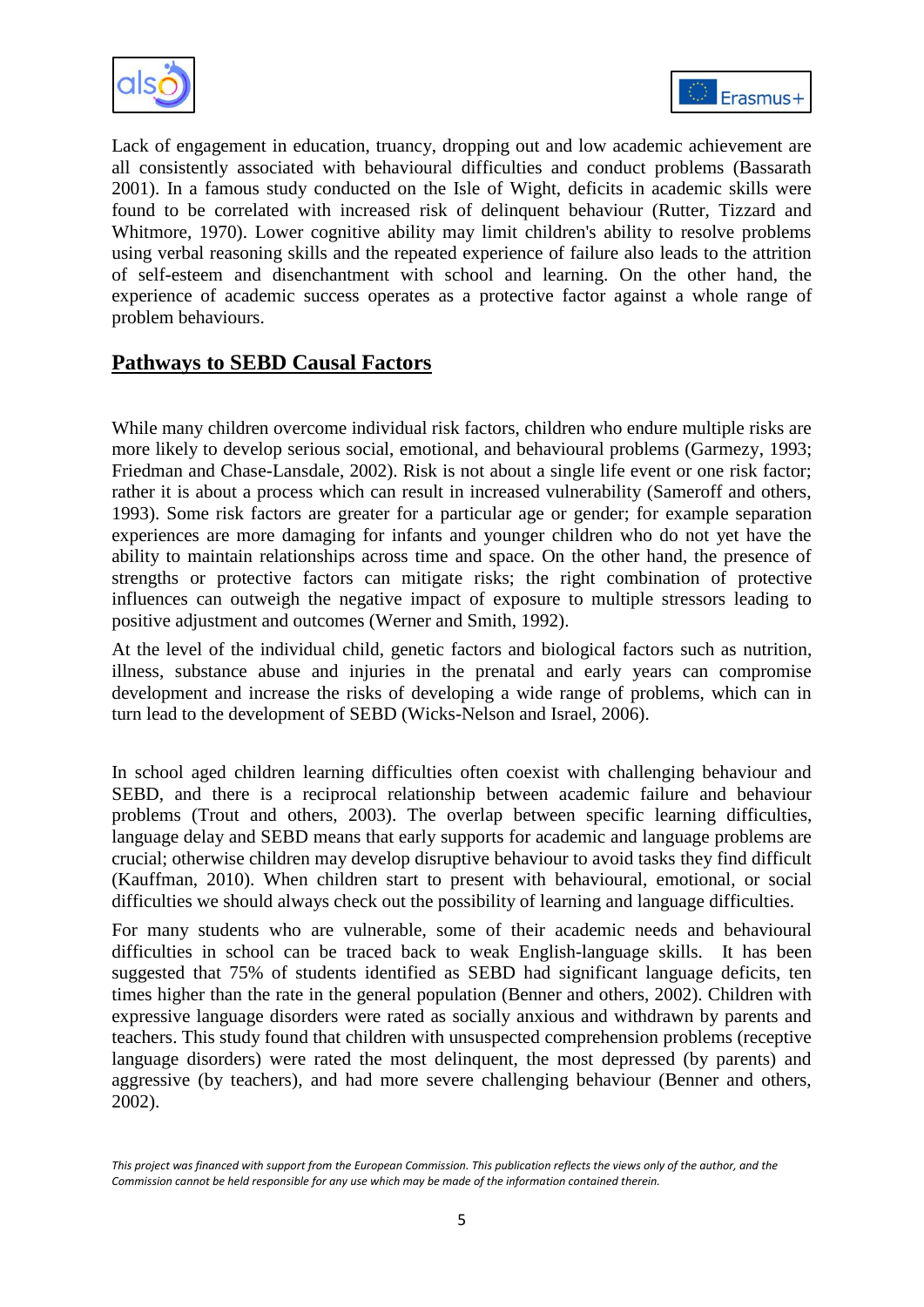



It is all too easy when looking at risk factors to overemphasise the personal characteristics associated with SEBD and overlook the whole constellation of environmental influences which interact with individual child factors.

The home is where the child learns how to express and regulate their emotions, how to get their needs met and how to relate to others. What is going on in the family currently and historically are much more relevant to the development of SEBD than innate characteristics according to Bennathan (2003). The quality of the parent-child relationship is critical and if it is neglectful, unresponsive, negative or disrupted, the risks of SEBD and delinquency are much greater (Luthar, 2003).

# **Family stress**

Family poverty is one of the best predictors of conduct and behavioural problems and also of school failure (Scott and Nelson, 1999). Families under stress may find it difficult to provide psychologically for the needs of children. Factors which contribute to family instability (e.g. frequent moves of residence, multiple parental partners, and multiple negative life experiences) make a unique contribution to the development of aggressive and noncompliant behaviour in children according to Ackerman and others (1999).

# **Parental discipline styles**

The family is the first place where the child experiences limits on their behaviour and certain parental discipline styles are associated with significant social, emotional, and behavioural problems in children and adolescents (Watson and Gross, 2000; Wicks-Nelson and Israel, 2006).

Cullinan (2006) provides the following illustrative examples:

- Children who show anxiety, depression and relationship problems tend to come from families with a domineering style of discipline.
- Inconsistent and unpredictable discipline practices, i.e. weak attempts to implement limits or a discrepancy between the styles of mother and father are often found in the families of children with aggression.
- Law-breaking behaviour is common among older youngsters whose parents don't monitor their whereabouts or sanction violations. The linkage is even stronger if the parents themselves are involved in anti-social behaviour.

Until relatively recently, attempts to understand the causes of problem behaviour and SEBD have been almost too heavily focussed on the role of individual and family difficulties, rather than on the influence of schools and teachers, which is considerable.

# **School Influences**

Research clearly shows that factors within schools themselves contribute to pupil outcome (Cooper, Smith and Upton, 1994). Class size, school size, resources, rules, policies, teaching staff, other staff and school management all influence the learning environment, which in turn influence behaviour. School characteristics associated with serious behaviour problems and higher levels of SEBD include low school involvement, academic and social failure, lack of clarity and consistency in rules and policies, poor administrative support, and low tolerance for individual differences (Gottfredson, 1989).

*This project was financed with support from the European Commission. This publication reflects the views only of the author, and the Commission cannot be held responsible for any use which may be made of the information contained therein.*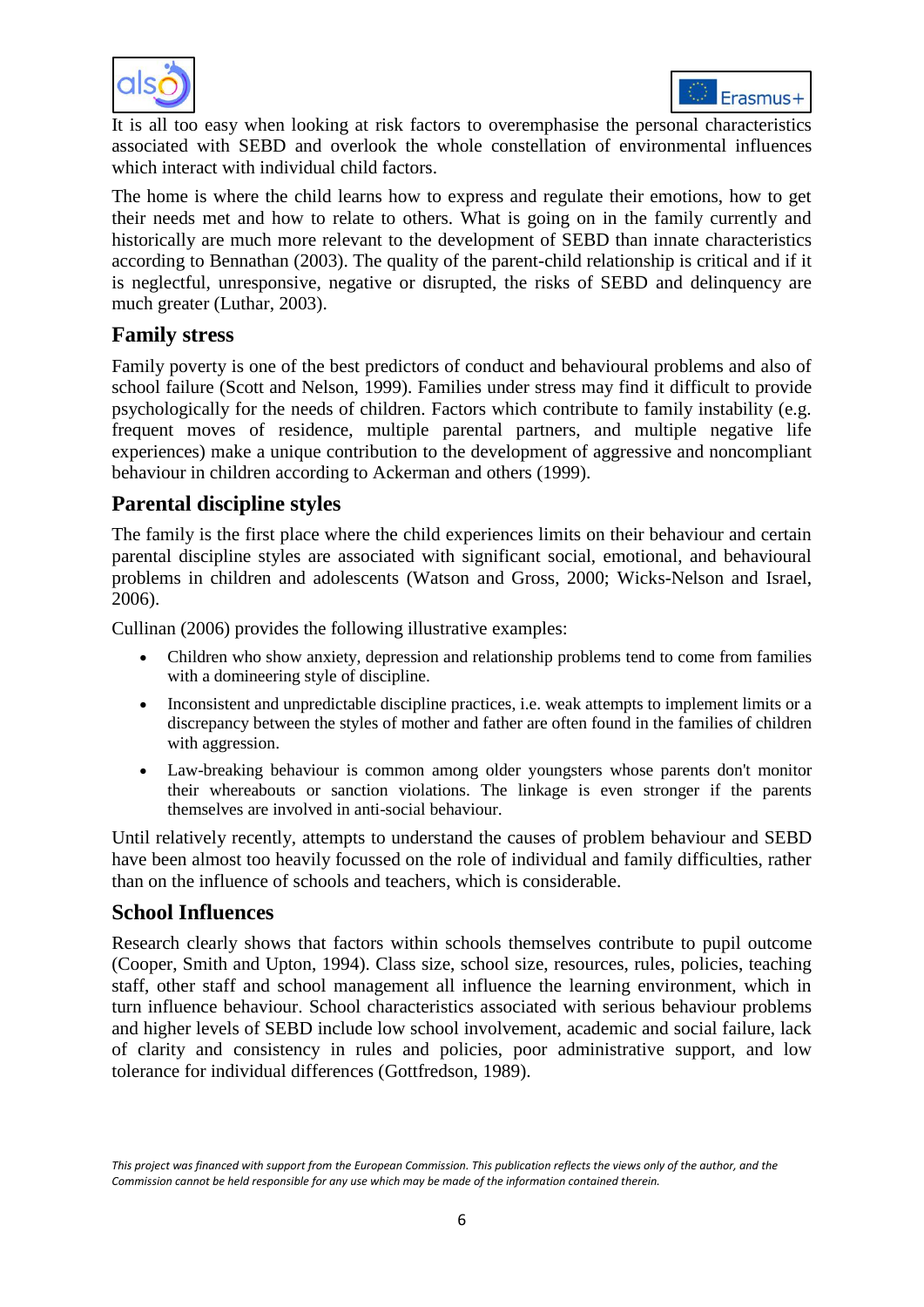



A critical risk factor is school attendance; because staying in school is such a strong protective factor against later social and personal problems, schools that don't tackle truancy and early school dropout may be contributing to the escalation of problems (Cullinan, 2006).

# **Community influences**

Children with social, emotional, and behavioural problems are more likely to live in communities with high levels of poverty, unemployment, substance abuse, crime, single parent or unstable families, poor nutrition and medical care and adult mental illness (Cullinan, 2006). Communities in which poverty and socio-economic disadvantage are endemic are at increased risk of violence and social alienation - influences which children are vulnerable to. Many communities lack the supports and networks which can prevent SEBD and promote students' strengths and abilities, such as after school clubs, sports and recreational facilities, and youth organisations.

However, poverty and disadvantage do not automatically lead to SEBD; there is a huge variation in rates of SEBD among similar communities (Cullinan, 2006). Those with lower rates of SEBD tend to have active community supports and strong local institutions (e.g. schools and churches) and leaders.

# **Identification and Screening**

The multi-layered nature of social, emotional, and behavioural difficulties, with various different and complex combinations of causal factors, means that no one specific tell-tale sign can easily identify such difficulties. Identification is complicated by the fact that behavioural difficulties lie on what can be viewed as a continuum of behaviour.

Essential to identifying these students is a clear knowledge of the factors which may place children at higher risk of SEBD (such as language delay or learning difficulties), and an awareness of the need to be alert, not just to the more obvious externalising behaviours, but also to the children whose difficulties may be internalised.

The explicit association between language and communication difficulties, cognitive deficits, learning difficulties and the development of SEBD mean that cognitive screening devices have a real value in identifying at least some children at risk of SEBD. The stark overlap between learning difficulties and SEBD emphasises the crucial importance of taking a preventative approach to children identified as having any additional or special learning needs. Assessments should take place routinely as children change rapidly.

# **Interventions**

Students with SEBD need a supportive and consistent relationship with a key adult in the school, more parental involvement and good home school links.

It is also important that the curriculum is matched to their needs and there is no hidden learning disability. Additional tutoring or mentoring to ensure they keep up can be helpful. Their individual learning needs may require extra learning support and differentiation to ensure access to the general curriculum. Utilising local resources such as after school clubs, homework clubs or breakfast clubs or summer camps can provide these students with some of the additional supports they need in the community. It is critical that a rapid response is put in

*This project was financed with support from the European Commission. This publication reflects the views only of the author, and the Commission cannot be held responsible for any use which may be made of the information contained therein.*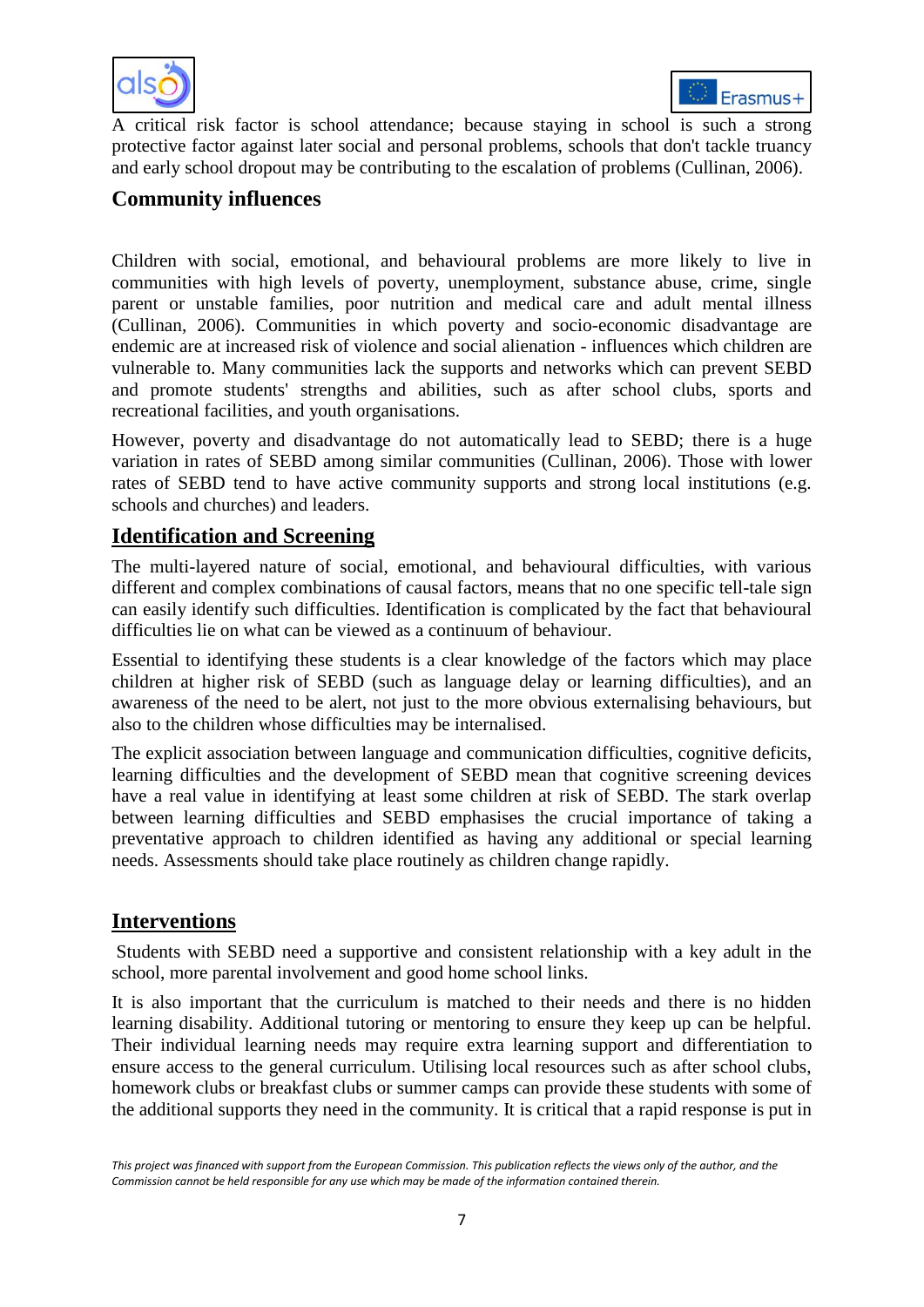



place for students at risk of SEBD to prevent their learning, behaviour and emotional adjustment deteriorating further.

Once these youngsters have been detected what is the next step? These students will require a comprehensive assessment which will include screening for learning difficulties and mental health difficulties. Functional behavioural assessments and individual behaviour plans will also form the basis of interventions (Kauffman, 2010). The learning and behavioural needs identified will require intensive direct instruction and support. Some students will be involved with juvenile justice services and restorative justice programmes because of their antisocial behaviour.

Schools and families typically require intensive input and support from outside agencies and professionals. Effective collaboration with and access to the services of outside agencies and community supports are critical to maintaining these youngster in school. Family involvement and strong home-school collaboration improve the outcomes for these youngsters.

Teaching needs to address the individual child's needs; build their skills and learning capacity and support their behaviour and emotional development. The reciprocal negative cycle of school failure, disenchantment and disruption must be interrupted at the earliest opportunity.

As well as differentiation and the provision of individualised learning support, students need help to build a positive self-image and increase their self-esteem. This is a prerequisite because negative experiences have often predominated; they may have experienced little but failure and negative comments-these experiences become internalised to form the youngster's view of himself. This means that there is little point making an effort in school or risking trying things out, because you're going to fail anyway. Being able to learn involves being able to take risks. If we don't feel safe, if trying is perceived as threatening, we will resist learning.

## **SEBD Summary**

Children with SEBD can be crippled by fear of failure. They almost invariably have an extremely low opinion of themselves. Some attempt to mask this with bluster and boasting. They avoid situations where their lack of ability will be evident, so they are reluctant to begin tasks they feel they have no chance of completing successfully. And of course it is not unusual for a child with a learning problem to feel most vulnerable in a setting in which these difficulties are going to be exposed. Children with low self-esteem are likely to rely on coping behaviours that are self-defeating and represent a retreat from the problem. They get stuck on self-protection and spend a lot of their time trying to avoid humiliation, rejection and failure.

'Nothing succeeds like success.' This axiom is true for all of us but for children who experience failure daily in their lives. A child's self-esteem can be significantly bolstered by the positive attention, regular encouragement and achievement.

Guidelines for effective interventions for students with SEBD can be summarized as follows

- Simple instructions presented one at a time
- Set clear expectations

*This project was financed with support from the European Commission. This publication reflects the views only of the author, and the Commission cannot be held responsible for any use which may be made of the information contained therein.*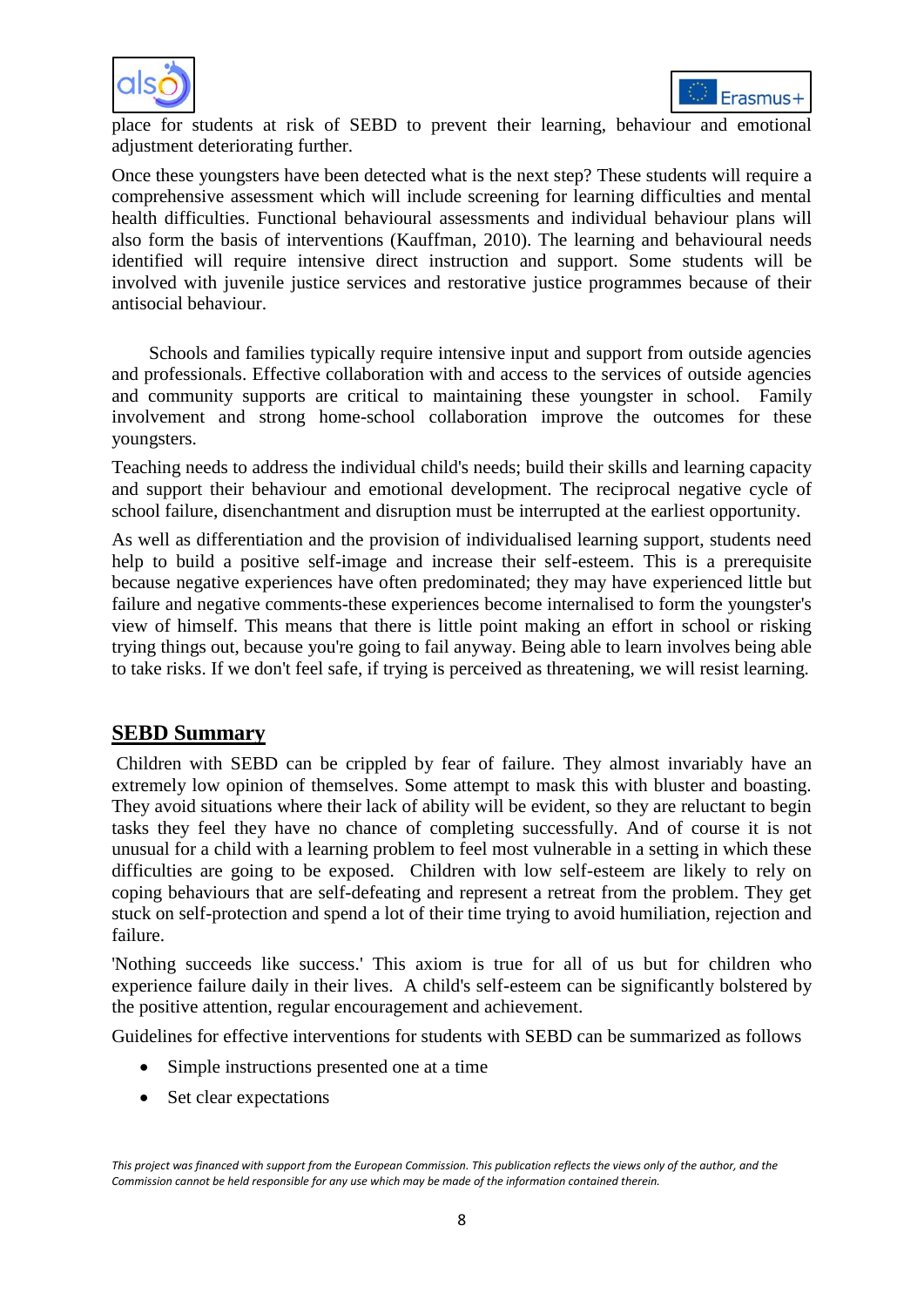



- Clear reinforcement for work on task and achieving small goals
- Focusing on success & making it safe to fail
- Provide opportunities to try again
- Grade work at right level so that student experiences success
- Record successes
- Building self-esteem and confidence by providing regular feedback and immediate reinforcement
- Build emotional literacy help identify emotions in situation as presented on screen.
- Build frustration tolerance with waiting and cues and reinforcement for waiting
- Create positive emotion through positive experience
- Limit distractions make it easy to win a level
- Limit strong emotional content or aggression in tasks
- Allow an easy level if they want to go back
- Reminders to stay focused and on task
- Reminders of the goal and achievements to date.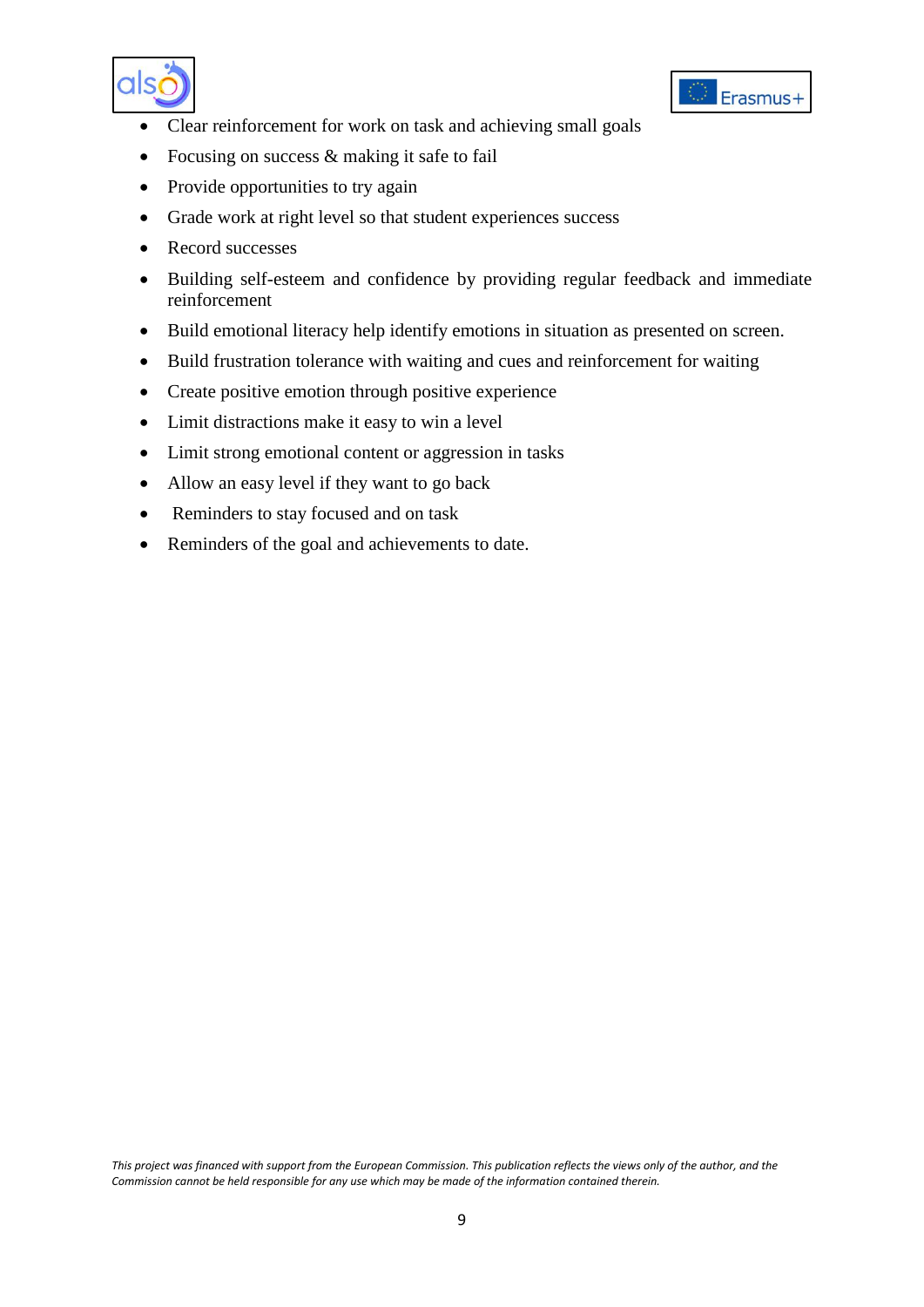



# **References**

Ackerman, B. and others (1999) **Family instability and the problem behaviors of children from economically disadvantaged families.** Developmental Psychology, 35, pp. 258-268.

Bassarath, L. (2001) Conduct disorder: a biopsychosocial review. **Canadian Journal of Psychiatry**, 46, pp. 609-616.

Benner G.J., Nelson J.R. and Epstein M.H. (2002) Language skills of children with EBD: a literature review. **Journal of Emotional and Behavioral Disorders**, 10 (1), pp. 43-56.

Brennanthan 2004 Bennathan, M. (2003). How psychology got real. **The Nurture Group News**, Retrieved 04/02/16 from www.nurturegroups.org.

Cassidy, E., James, A. & Wiggs, L. (2001) The prevalence of psychiatric disorder in children attending a school for pupils with emotional and behavioural difficulties. **British Journal of Special Education**, 28 (4), pp. 167-173.

Cheney, D., & Bullis, M. (2004). The school-to-community transition of adolescents with emotional and behavioral disorders. In R. B. Rutherford, M. M. Quinn, and S. R. Mathur (Eds.), *Handbook of Research in Emotional and Behavioral Disorders*. New York: Guilford.

Christle, C. A., Jolviette, K., & Nelson, C. M. (2007). School characteristics related to high school dropout rates. **Remedial and Special Education**, 28(6), 325-339.

Cole, T., Daniels, H. and Visser, J. (2003) Patterns of provision for pupils with behavioural difficulties in England: a study of government statistics and support plan data. **Oxford Review of Education**, 29 (2), pp. 187-205.

Cole, T., Visser, J. and Upton, G. (1998) **Effective schooling for pupils with emotional and behavioural difficulties**. London: David Fulton Publishers.

Cooper, P. (2001) **We can work it out: what works in educating pupils with social, emotional and behavioural difficulties outside mainstream classrooms?** Barkingside: Barnardo's.

Cooper, P., Smith, C.J. and Upton, G. (1994) **Emotional and behavioural difficulties: theory to practice**. London: Routledge.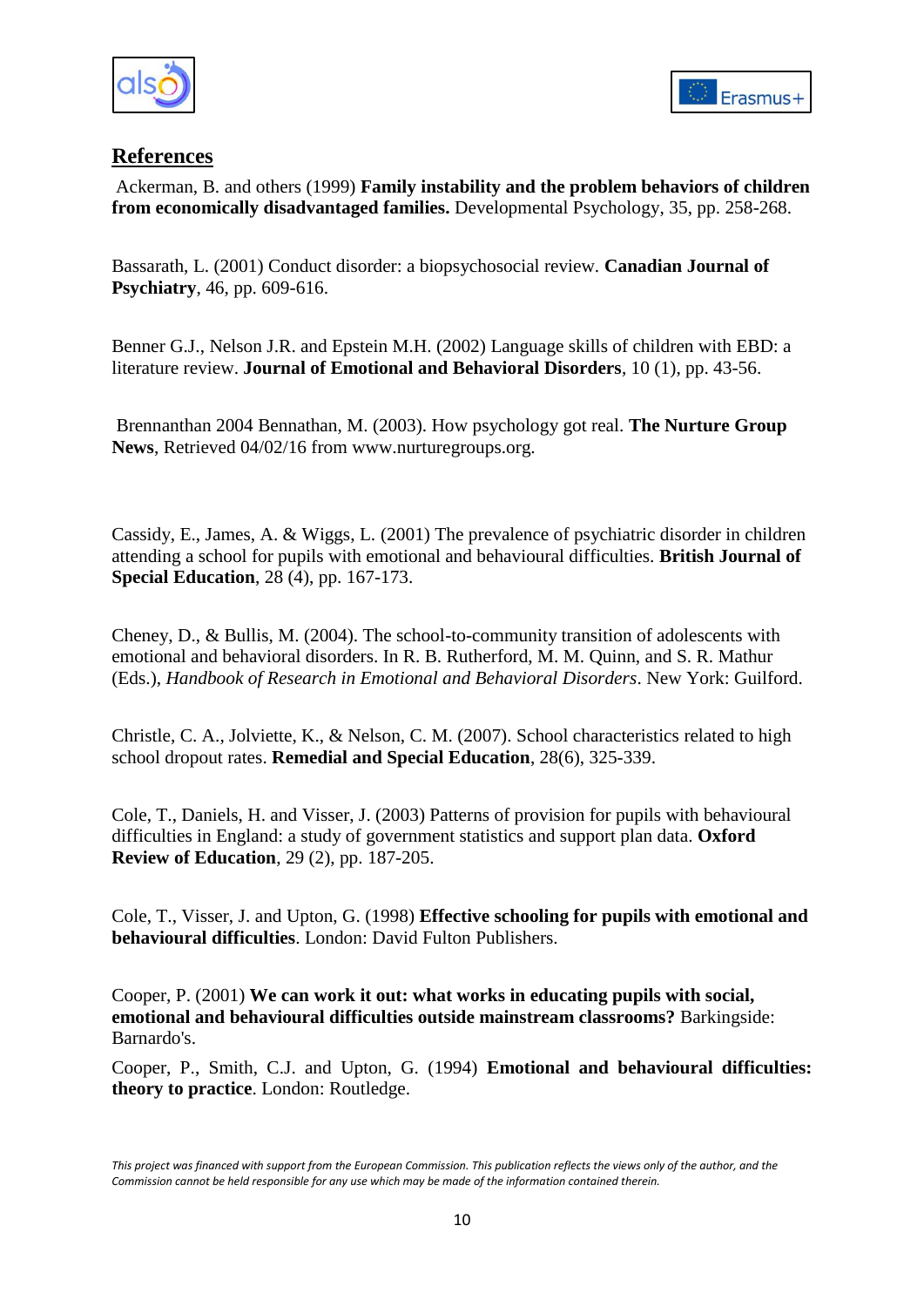



Cullinan, D. (2006) **Students with emotional and behavior disorders: an introduction for teachers and other helping professionals**. 2nd ed. Upper Saddle River, NJ: Prentice Hall.

Department for Education (1994a) **The education of children with emotional and behavioural difficulties**, Circular 9/94. London: DfEE.

Department for Education (1994b) **Code of practice on the identification and assessment of special educational needs**. London: DfEE.

Department for Education and Skills (2001) **Special Educational Needs and Disabilities Act** (SENDA). London: HMSO.

Fortin, L., and Bigras, M. (1997) Risk factors exposing young children to problems. **Emotional and Behavioural Difficulties**, 2 (1), pp. 3-14.

Friedman R.J.,& Chase-Lansdale, P.L. (2002) Chronic Adversities. In: Rutter, M. & Taylor, E. eds. **Child and Adolescent Psychiatry**. 4th ed. Malden Ma: Blackwell.

Galloway, D., and Goodwin, C. (1987) **The education of disturbing children**. London: Longman.

Garmezy, N. (1993) Children in poverty: resilience despite risk. **Psychiatry**, 56, pp. 127-136.

Gottfredson, D.G. (1989) Developing effective organizations to reduce school disorder. In: Moles, O.C. ed. **Strategies to reduce student misbehaviour**. Washington, DC: Office of Educational Research and Improvement, U.S. Department of Education.

Green, M.T., Clopton, J.R. and Pope, A.W. (1996) Understanding gender differences in referral of children to mental health services. **Journal of Emotional and Behavioral Disorders**, 4 (3), pp. 182- 190.

Harris, J., Cook, M. and Upton, G. (1996) **Pupils with severe learning disabilities who present challenging behaviour**. Kidderminster: British Institute of Learning Disabilities.

Kauffman, J.M. (2010) **Characteristics of emotional and behavioural disorders of**  children and youth (10<sup>th</sup> ed.). Upper Saddle River, NJ: Prentice Hall.

Long, R. (2002) The 'E' in EBD. In: Gray, P. ed. **Working with emotions: responding to the challenge of difficult pupil behaviour in schools**. London: Routledge/Falmer.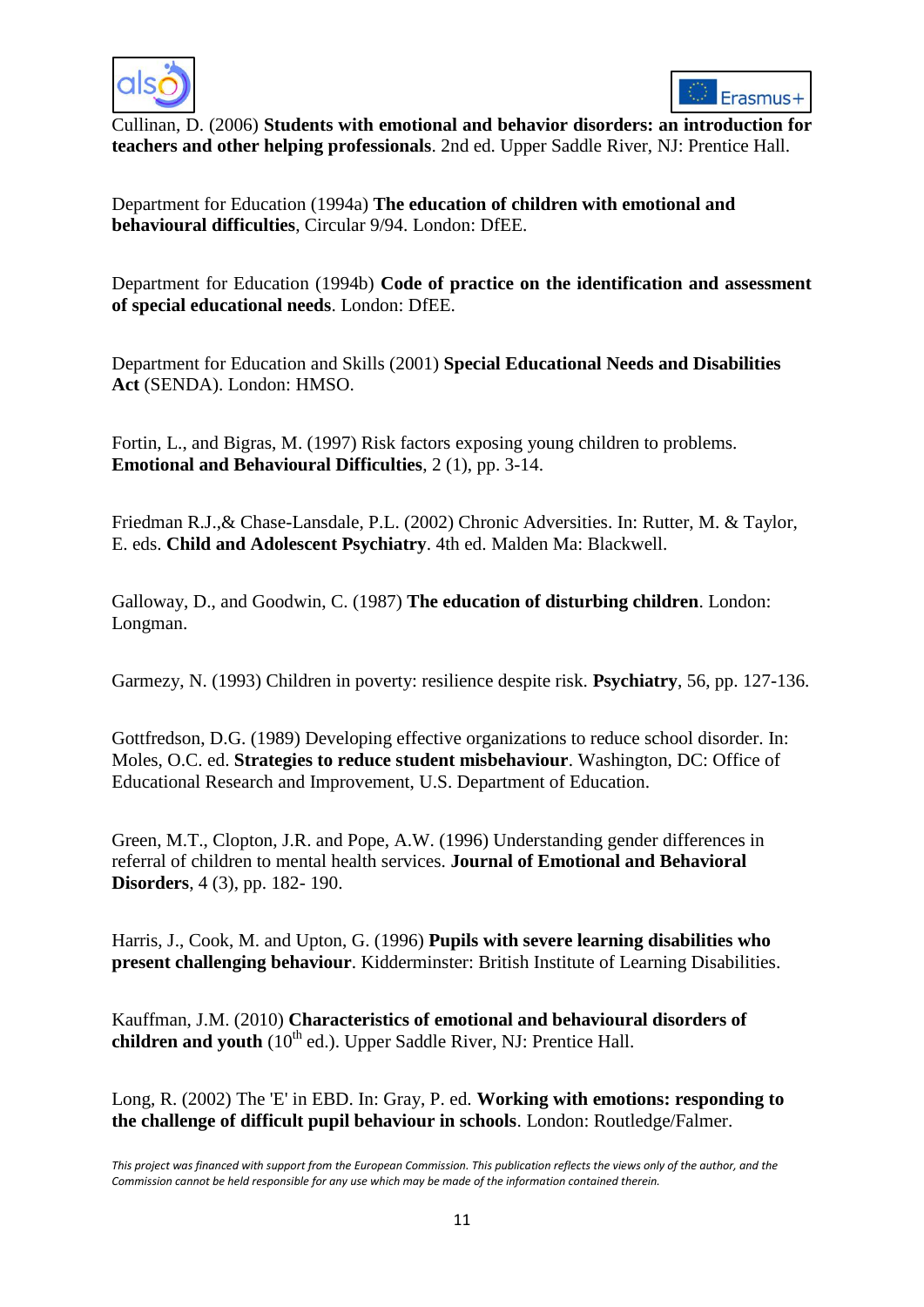



Luthar, S.S. (2003) **Resilience and vulnerability: adaptation in the context of childhood adversities**. New York: Cambridge University Press.

McKeon, D. (2015) Emotional and Behavioural Difficulties in Primary. Post Primary Schools: Different Systems Different Understandings? **Reach,** Vol. 29.1. 2-17.

McNamara, S., and Moreton, G. (1994) **Changing behaviour: teaching children with emotional and behavioural difficulties in primary and secondary classrooms**. London: David Fulton.

Perpatetic Learning Support Service (2011) **Social Emotional and Behavioural Difficulties.** Available on  $5<sup>th</sup>$  Dec, 2012, retrieved from: http://www.plss.tv/socialEmotionalBehaviouralDifficulties.asp

Rutter, M., Tizzard, J. and Whitmore, K. (1970) **Education, health and behaviour**. New York: Wiley.

Sameroff, A.J. and others (1993) Stability of intelligence from preschool to adolescence: the influence of social and family risk factors. **Child Development**, 64, pp. 80-97.

Scott, T.M., & Nelson, C.M. (1999) Using functional assessment to develop effective intervention plans: a practical classroom application. **Journal of Positive Behavioral Interventions**, 1, pp. 242-251.

Trout, A.L. and others (2003) Research on the academic status of children with emotional and behavioral disorders: a review of the literature from 1961 to 2000. **Journal of Emotional and Behavioral Disorders**, 11, pp. 198- 210.

Visser, J. (2000) **What schools need for EBD pupils to be included**. Proceedings of ISEC 2000 Conference University of Manchester, July 2000.

Visser, J., and Cole, T. (2003) **A study of children and young people with challenging behaviour**. London: OFSTED.

Watson, G.S., and Gross, A.M. (2000) Familial determinants. In: Hersen, M. & Ammerman, R.T. eds. **Advanced Abnormal Child Psychology**. 2nd ed. Hillsdale NJ: Lawrence Erlbaum.

Werner, E., & Smith, R. (1992) **Overcoming the odds**. Ithaca, NY: Cornell University Press. Wicks-Nelson, R., and Israel, A.C. (2006) **Behavior disorders of childhood**. 6th ed. Upper Saddle River, NJ: Pearson/Prentice Hall.

*This project was financed with support from the European Commission. This publication reflects the views only of the author, and the Commission cannot be held responsible for any use which may be made of the information contained therein.*